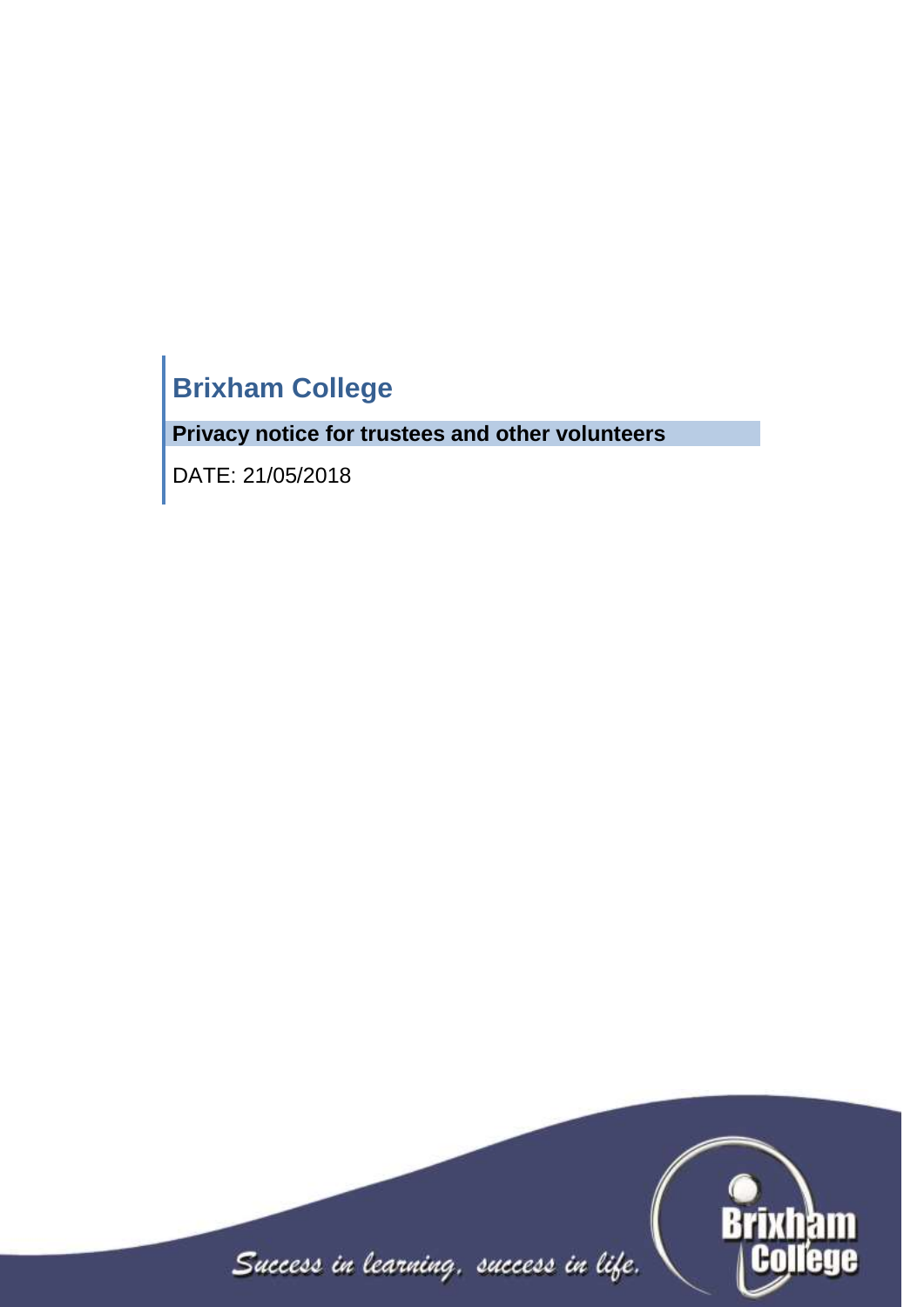# **Privacy notice for trustees and other volunteers**

Under data protection law, individuals have a right to be informed about how the College uses any personal data we hold about them. We comply with this right by providing 'privacy notices' (sometimes called 'fair processing notices') to individuals where we are processing their personal data.

This privacy notice explains how we collect, store and use personal data about individuals working with the College in a voluntary capacity, including Trustees

We, Brixham College Academy Trust, are the 'data controller' for the purposes of data protection law.

Our data protection officer - see 'Contact us' below.

# **The personal data we hold**

We process data relating to those volunteering at our College. Personal data that we may collect, use, store and share (when appropriate) about you includes, but is not restricted to:

- Contact details
- References
- Evidence of qualifications
- **Employment details**
- Information about business and pecuniary interests

We may also collect, store and use information about you that falls into "special categories" of more sensitive personal data. This may include information about (where applicable):

- Race, ethnicity, religious beliefs, sexual orientation and political opinions
- Disability and access requirements

# **Why we use this data**

The purpose of processing this data is to support the College to:

- Establish and maintain effective governance
- Meet statutory obligations for publishing and sharing Trustees details
- Facilitate safe recruitment, as part of our safeguarding obligations towards pupils
- Undertake equalities monitoring
- Ensure that appropriate access arrangements can be provided for volunteers who require them

# **Our lawful basis for using this data**

We only collect and use personal information about you when the law allows us to. Most commonly, we use it where we need to:

- Comply with a legal obligation
- Carry out a task in the public interest

Less commonly, we may also use personal information about you where:

You have given us consent to use it in a certain way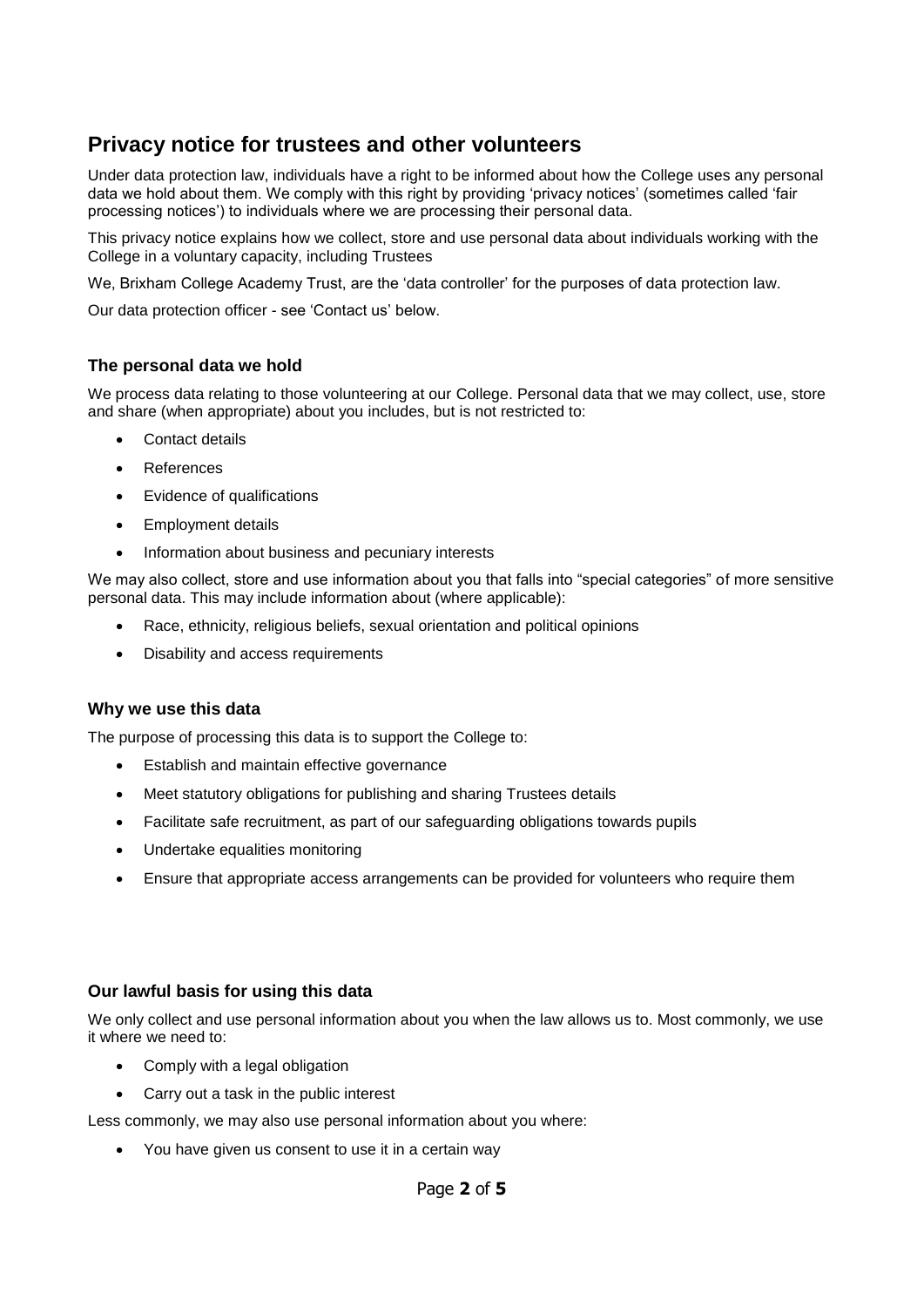We need to protect your vital interests (or someone else's interests)

Where you have provided us with consent to use your data, you may withdraw this consent at any time. We will make this clear when requesting your consent, and explain how you go about withdrawing consent if you wish to do so.

Some of the reasons listed above for collecting and using personal information about you overlap, and there may be several grounds which justify our use of your data.

# **Collecting this information**

While the majority of the information we collect from you is mandatory, there is some information that you can choose whether or not to provide to us.

Whenever we seek to collect information from you, we make it clear whether you must provide this information (and if so, what the possible consequences are of not complying), or whether you have a choice.

# **How we store this data**

Personal data is stored in accordance with the *[Information and Records Management Society's toolkit for](http://irms.org.uk/?page=schoolstoolkit&terms=%22toolkit+and+schools%22)  [schools](http://irms.org.uk/?page=schoolstoolkit&terms=%22toolkit+and+schools%22)*

We maintain a file to store personal information about all volunteers. The information contained in this file is kept secure and is only used for purposes directly relevant to your work with the College.

When your relationship with the College has ended, we will retain this file and delete the information in it in accordance with the *[Information and Records Management Society's toolkit for schools](http://irms.org.uk/?page=schoolstoolkit&terms=%22toolkit+and+schools%22)*

Should you wish to obtain a copy of this schedule please refer to the *[Information and Records Management](http://irms.org.uk/?page=schoolstoolkit&terms=%22toolkit+and+schools%22)  [Society's toolkit for schools](http://irms.org.uk/?page=schoolstoolkit&terms=%22toolkit+and+schools%22)* or request a copy from the school.

# **Data sharing**

We do not share information about you with any third party without your consent unless the law and our policies allow us to do so.

Where it is legally required, or necessary (and it complies with data protection law) we may share personal information about you with:

- Government departments or agencies to meet our legal obligations to share information about trustees
- Our local authority to meet our legal obligations to share certain information with it, such as details of trustees
- Suppliers and service providers to enable them to provide the service we have contracted them for, such as governor/trustee support
- Professional advisers and consultants
- Employment and recruitment agencies
- Police forces, courts

#### **Transferring data internationally**

Where we transfer personal data to a country or territory outside the European Economic Area, we will do so in accordance with data protection law.

#### **Use of your personal information for marketing purposes**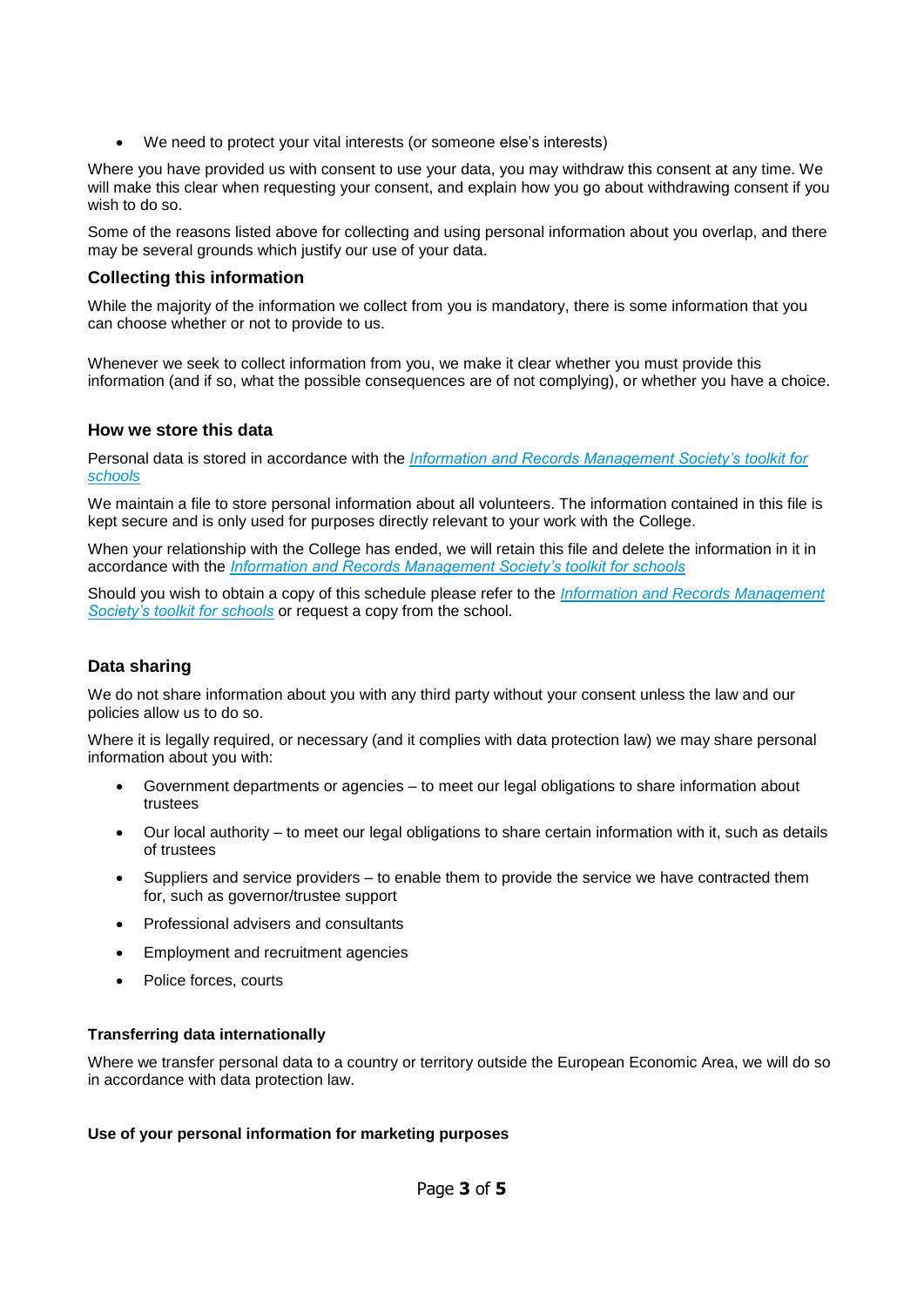Where you have given us consent to do so, the College may send you marketing information by e-mail or text promoting College, events, campaigns, charitable causes or services that may be of interest to you. You can "opt out" of receiving these texts and/or e-mails at any time by clicking on the "Unsubscribe" link at the bottom of any such communication, or by contacting our data protection officer.

# **Your rights**

#### **How to access the personal information we hold about you**

Individuals have a right to make a 'subject access request' to gain access to personal information that the College holds about them.

If you make a subject access request, and if we do hold information about you, we will:

- Give you a description of it
- Tell you why we are holding and processing it, and how long we will keep it for
- Explain where we got it from, if not from you
- Tell you who it has been, or will be, shared with
- Let you know whether any automated decision-making is being applied to the data, and any consequences of this
- Give you a copy of the information in an intelligible form

You may also have a right for your personal information to be transmitted electronically to another organisation in certain circumstances.

If you would like to make a request, please contact our data protection officer.

#### **Your other rights regarding your data**

Under data protection law, individuals have certain rights regarding how their personal data is used and kept safe. You have the right to:

- Object to the use of your personal data if it would cause, or is causing, damage or distress
- Prevent your data being used to send direct marketing
- Object to the use of your personal data for decisions being taken by automated means (by a computer or machine, rather than a person)
- In certain circumstances, have inaccurate personal data corrected, deleted or destroyed, or restrict processing
- Claim compensation for damages caused by a breach of the data protection regulations

To exercise any of these rights, please contact our data protection officer.

#### **Complaints**

We take any complaints about our collection and use of personal information very seriously.

If you think that our collection or use of personal information is unfair, misleading or inappropriate, or have any other concern about our data processing, please raise this with us in the first instance.

To make a complaint, please contact our data protection officer.